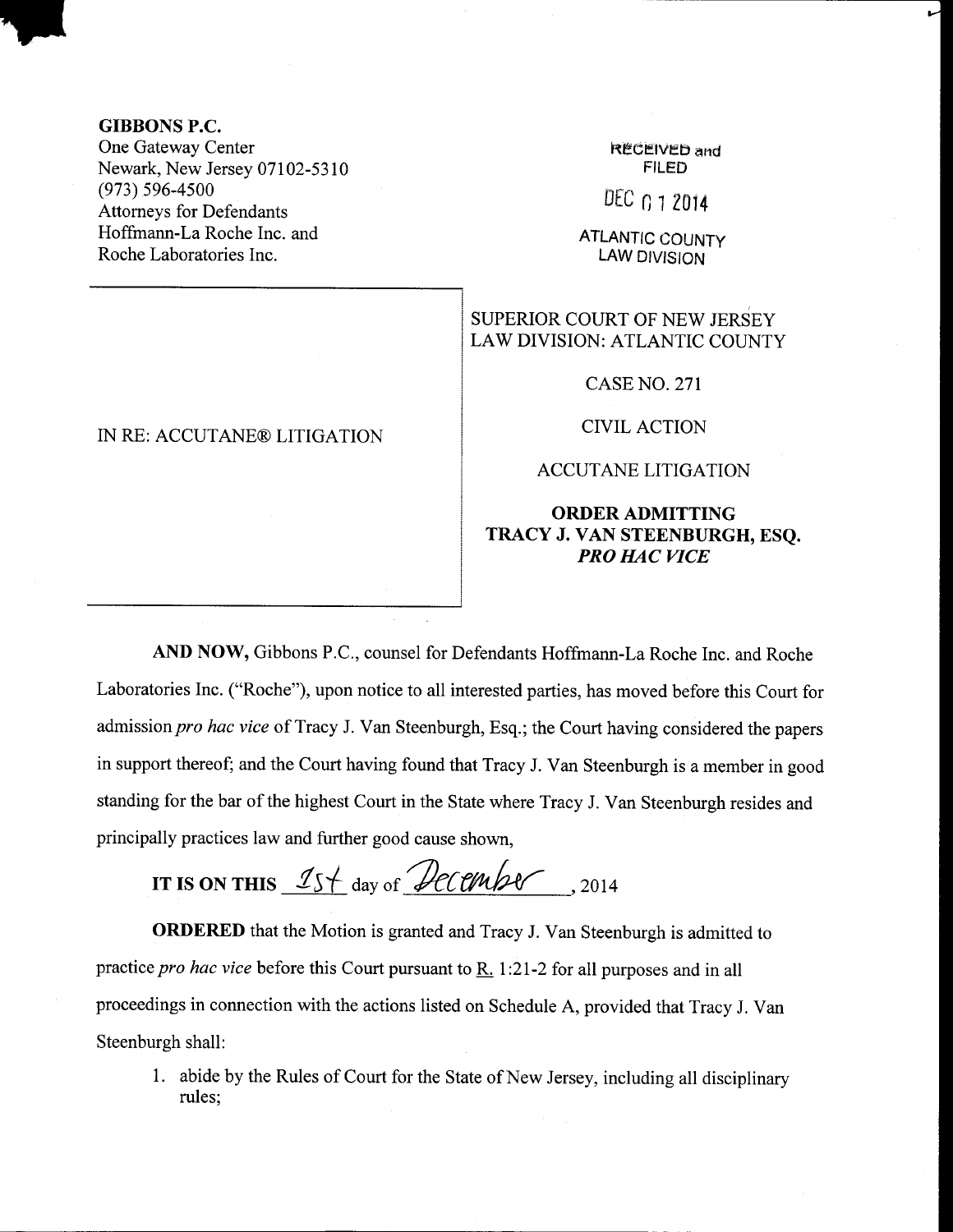- 2. consent to the appointment of the Clerk of the Supreme Court as an agent upon whom service of process may be made for all actions against she and her firm that may arise out of his participation in this matter;
- 3' notify the Court immediately of any matter affecting her standing before this Court; and
- 4. have all pleadings and other papers filed in the Court signed by an attorney-at-law of this Court employed by the firm of Gibbons P.C., who shall be responsible for the conduct of Tracy J. Van Steenburgh; and it is further

ORDERED that Tracy J. Van Steenburgh shall make payment of fees as provided in the New Jersey Rules of Court,  $\underline{R}$ . 1:28-1(b), 1:28-2 and 1:28B-1(e), within thirty (30) days of the date of this Order; and it is further

ORDERED that the Clerk of this Court shall forward a copy of this Order to the

Treasurer of the New Jersey Fund for client protection; and it is further

ORDERED that copies of this Order shall be served by attorneys for Roche upon all counsel of record within seven (7) days of the receipt thereof.

Kny C So

Honorable Nelson C. Johnson, J.S.C.

[ ]Opposed Unopposed